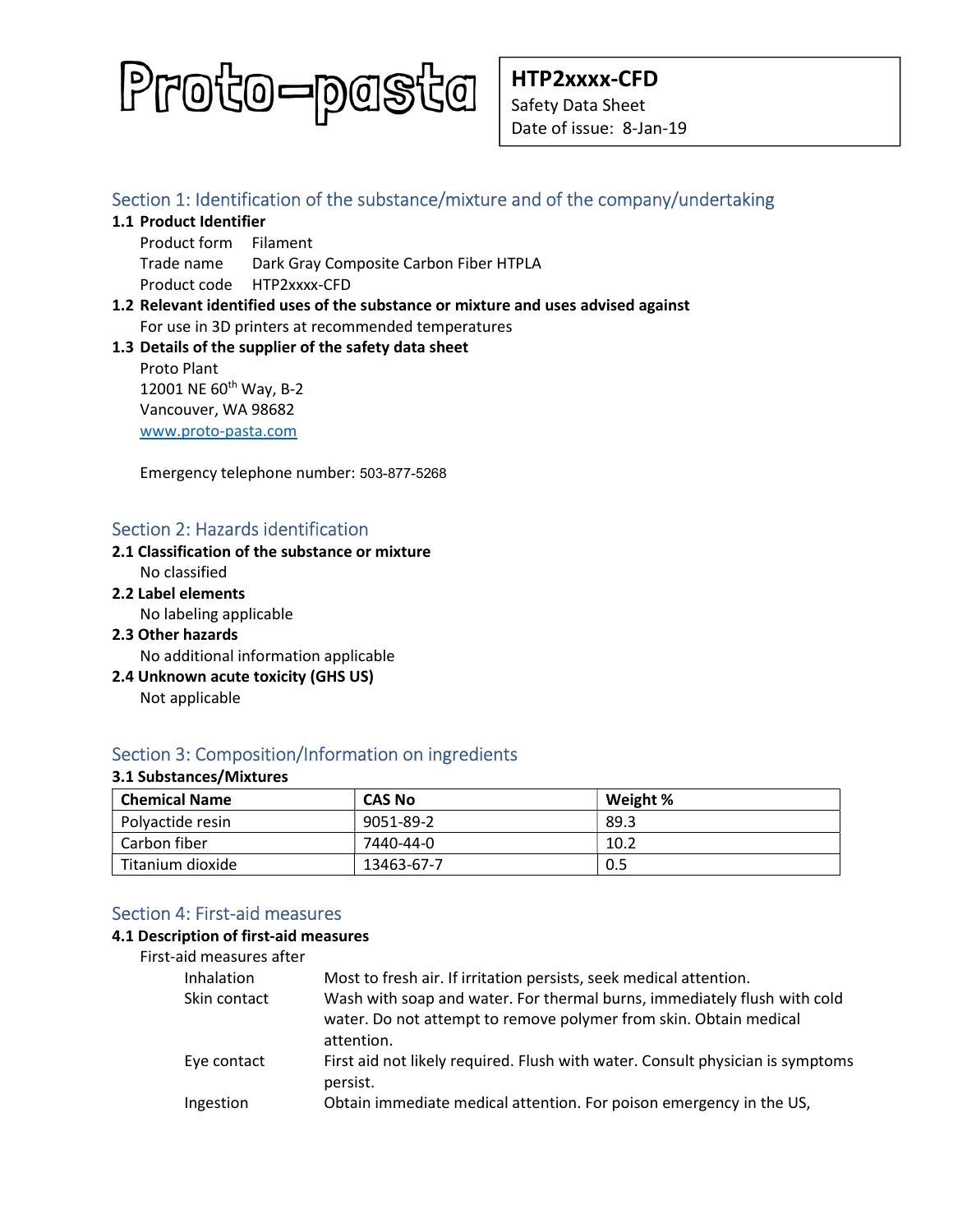# Proto-pasta

HTP2xxxx-CFD Safety Data Sheet Date of issue: 8-Jan-19

call 1-800-222-1222

- 4.2 Most important symptoms and effects, both acute and delayed No additional information available
- 4.3 Indication of any immediate medical attention and special treatment needed Treat symptomatically

# Section 5: Firefighting measures

## 5.1 Extinguishing media

Unsuitable extinguishing data None known

Suitable extinguishing data Water spray, dry powder, foam

5.2 Special hazards arising from the substance or mixture Burning produces obnoxious and toxic fumes

## 5.3 Advice for firefighters

As in any fire, wear self-contained breathing apparatus and full protective gear

# Section 6: Accidental release measures

## 6.1 Personal precautions, protective equipment, and emergency procedures

6.1.1 For non-emergency personnel

Sweep up to prevent slipping hazard

6.1.2 For emergency responders Wear protective gear

# 6.2 Environmental precautions

Do not flush into surface water or sanitary sewer system. Do not allow material to contaminate ground water systems.

## 6.3 Methods and material for containment and cleaning up

Clean up promptly with scoop or vacuum. Sweep up and shovel into suitable containers for disposal.

## 6.4 Reference to other sections

No additional information available

# Section 7: Handling and Storage

## 7.1 Precautions for safe handling

| Precautions for safe handling | Ensure good ventilation of the work station. Wear personal       |
|-------------------------------|------------------------------------------------------------------|
|                               | protective equipment.                                            |
| Hygiene measures              | Do not eat, drink, or smoke when using this product. Always wash |
|                               | hands after handling the product.                                |

## 7.2 Conditions for safe storage, including any incompatibles

Store in a well-ventilated place. Keep cool.

#### 7.3 Specific end use(s)

No additional information available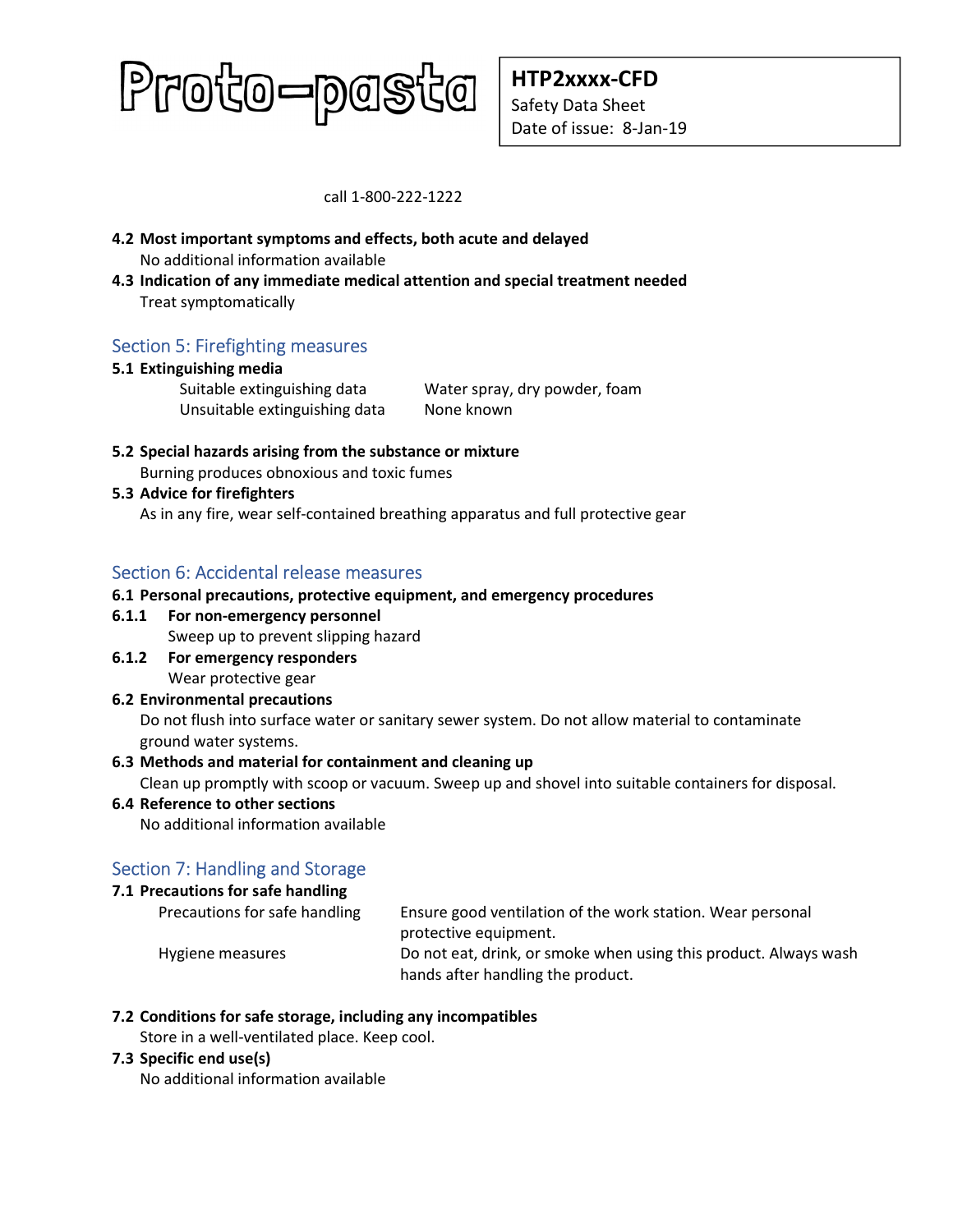

HTP2xxxx-CFD Safety Data Sheet Date of issue: 8-Jan-19

# Section 8: Exposure controls/personal protection

#### 8.1 Control parameters

Where reasonably practicable, use local exhaust ventilation and good general extraction. Provide appropriate exhaust ventilation in places where dust is formed.

#### 8.2 Exposure controls

| Appropriate engineering controls | Ensure good ventilation of the work station                                 |
|----------------------------------|-----------------------------------------------------------------------------|
| Hand protection                  | Protective gloves                                                           |
| Eye protection                   | Safety glasses                                                              |
| Skin and body protection         | Impervious clothing                                                         |
| Respiratory protection           | In case of insufficient ventilation, wear suitable respiratory<br>equipment |
| Environmental exposure controls  | Avoid release into the environment                                          |

# Section 9: Physical and chemical properties

## 9.1 Information on basic physical and chemical properties

| Physical state                | Solid                                                         |
|-------------------------------|---------------------------------------------------------------|
| Appearance                    | Monofilament plastic, thin strand                             |
| Color                         | Dark gray                                                     |
| Odor                          | Light, sweet odor during processing; none at room temperature |
| Odor threshold                | Not applicable                                                |
| рH                            | Not applicable                                                |
| Melting point                 | 195-225C                                                      |
| Freezing point                | Not applicable                                                |
| <b>Boiling point</b>          | Not applicable                                                |
| Flash point                   | Not determined                                                |
| Relative evaporation rate     | Not applicable                                                |
| Flammability                  | Combustible if heated                                         |
| <b>Explosion limits</b>       | Not applicable                                                |
| <b>Explosive properties</b>   | Not applicable                                                |
| Oxidizing properties          | Not applicable                                                |
| Vapor pressure                | Not determined                                                |
| Relative density              | $1.15$ g/cc                                                   |
| Relative vapor density at 20C | Not determined                                                |
| Solubility                    | Insoluble                                                     |
| Log Pow                       | Not determined                                                |
| Log Kow                       | Not determined                                                |
| Auto-ignition temperature     | 300-400C                                                      |
| Decomposition temperature     | 250C                                                          |
| Viscosity                     | Not applicable                                                |
| Viscosity, kinematic          | Not applicable                                                |
| Viscosity, dynamic            | Not applicable                                                |

#### 9.2 Other information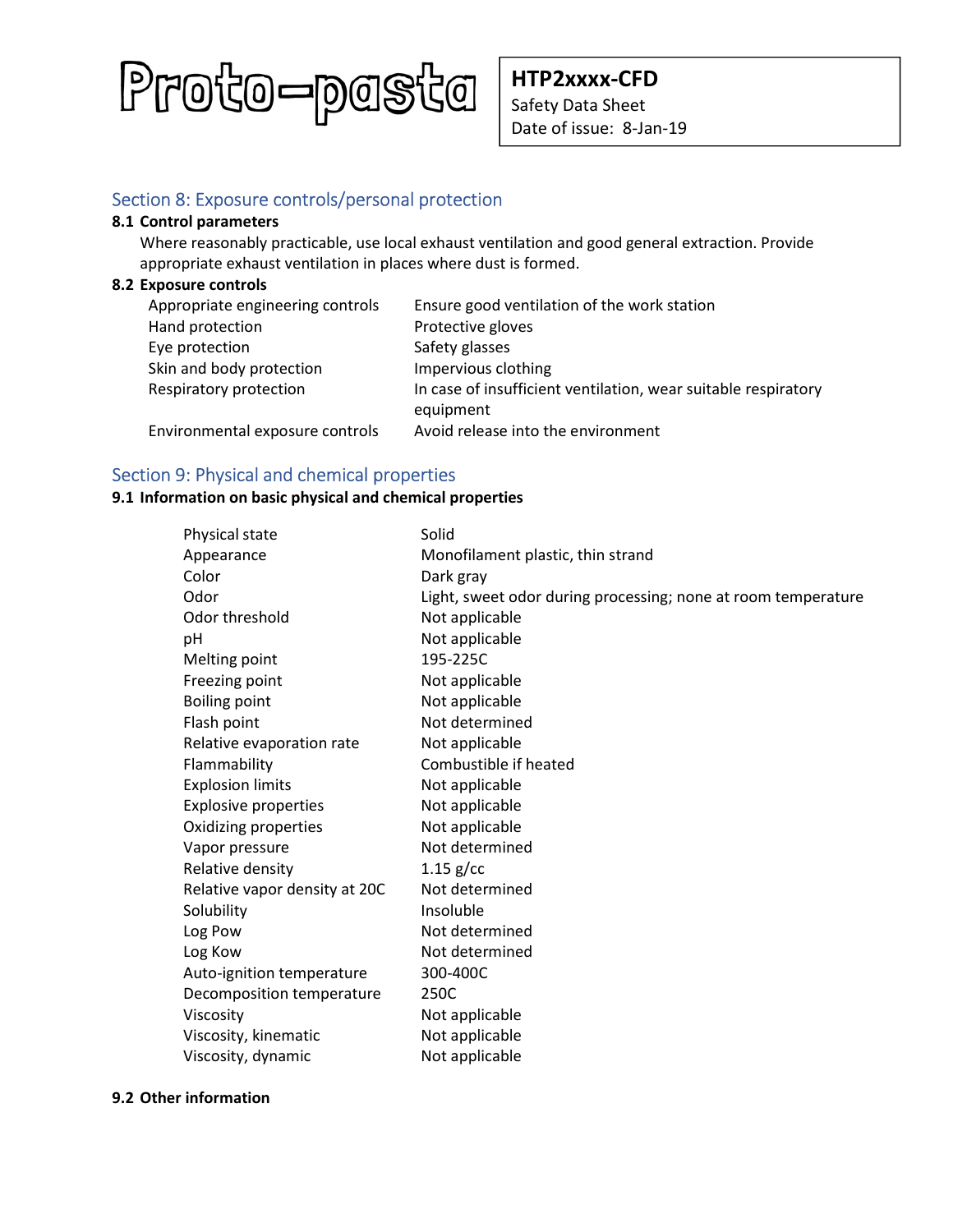

HTP2xxxx-CFD Safety Data Sheet Date of issue: 8-Jan-19

No other information available

# Section 10: Stability and reactivity

#### 10.1 Reactivity

Stable when stored as recommended

10.2 Chemical Stability Stable when stored/used as recommended

# 10.3 Possibility of hazardous reactions

None known

- 10.4 Conditions to avoid Temperatures above 230C
- 10.5 Incompatible materials

Oxidizing agents, strong acids, strong bases.

#### 10.6 Hazardous decomposition products

Burning produces obnoxious and toxic fumes. Aldehydes, carbon monoxide, carbon dioxide

# Section 11: Toxicological information

## 11.1 Information on toxicological effects

| Acute toxicity                    | None known                                           |
|-----------------------------------|------------------------------------------------------|
| Skin corrosion/irritation         | Contact with molten material may cause thermal burns |
| Serious eye damage/irritation     | Contact with dust/fumes may cause irritation         |
| Respiratory or skin sensitization | None known                                           |
| Germ cell mutagenicity            | Not determined                                       |
| Carcinogenicity                   | Suspected of causing cancer                          |
| Reproductive toxicity             | Not classified                                       |
| STOT-single exposure              | Not determined                                       |
| STOT-repeated exposure            | Not determined                                       |
| Aspiration hazard                 | None known                                           |

# Section 12: Ecological information

## 12.1 Toxicity

Not determined

- 12.2 Persistence and degradability Not determined
- 12.3 Bioaccumulative potential Not determined

## 12.4 Mobility in soil

Not determined

12.5 Results of PBT and vPvB assessment Not applicable

## 12.6 Other adverse effects

No other information available